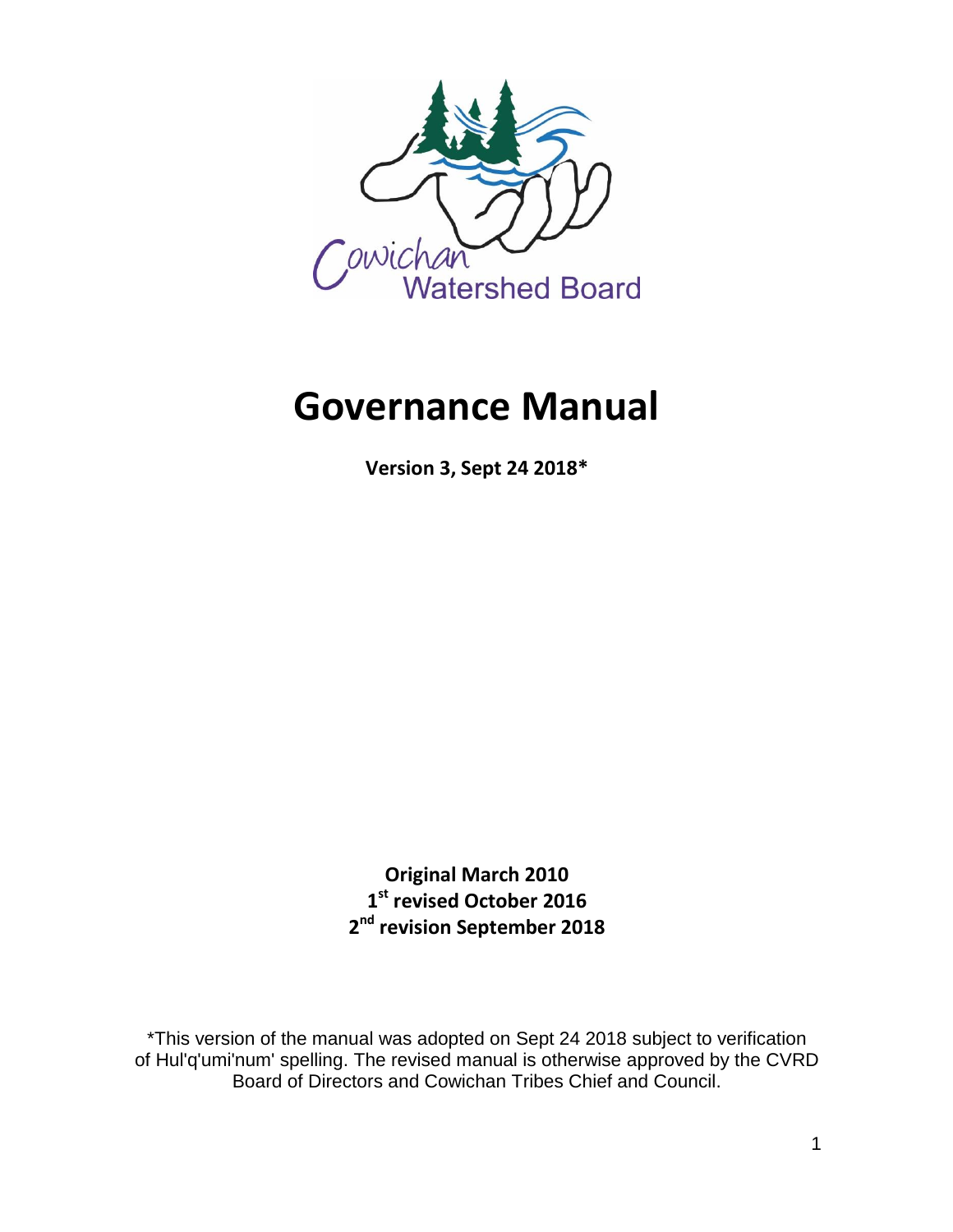## **Table of Contents**

| $\mathbf{1}$ . |     |                                                                 |  |
|----------------|-----|-----------------------------------------------------------------|--|
| 2.             |     |                                                                 |  |
| 3.             |     |                                                                 |  |
|                |     |                                                                 |  |
|                |     |                                                                 |  |
|                |     |                                                                 |  |
|                | 3.4 |                                                                 |  |
|                | 3.5 |                                                                 |  |
|                |     |                                                                 |  |
|                |     |                                                                 |  |
|                |     | 3.5.3 Roles & Responsibilities of Individual Board Members13    |  |
|                |     | 3.5.4 Roles & Responsibilities of the CWB Executive Director 13 |  |
|                | 3.6 |                                                                 |  |
|                | 3.7 |                                                                 |  |
| 4.             |     |                                                                 |  |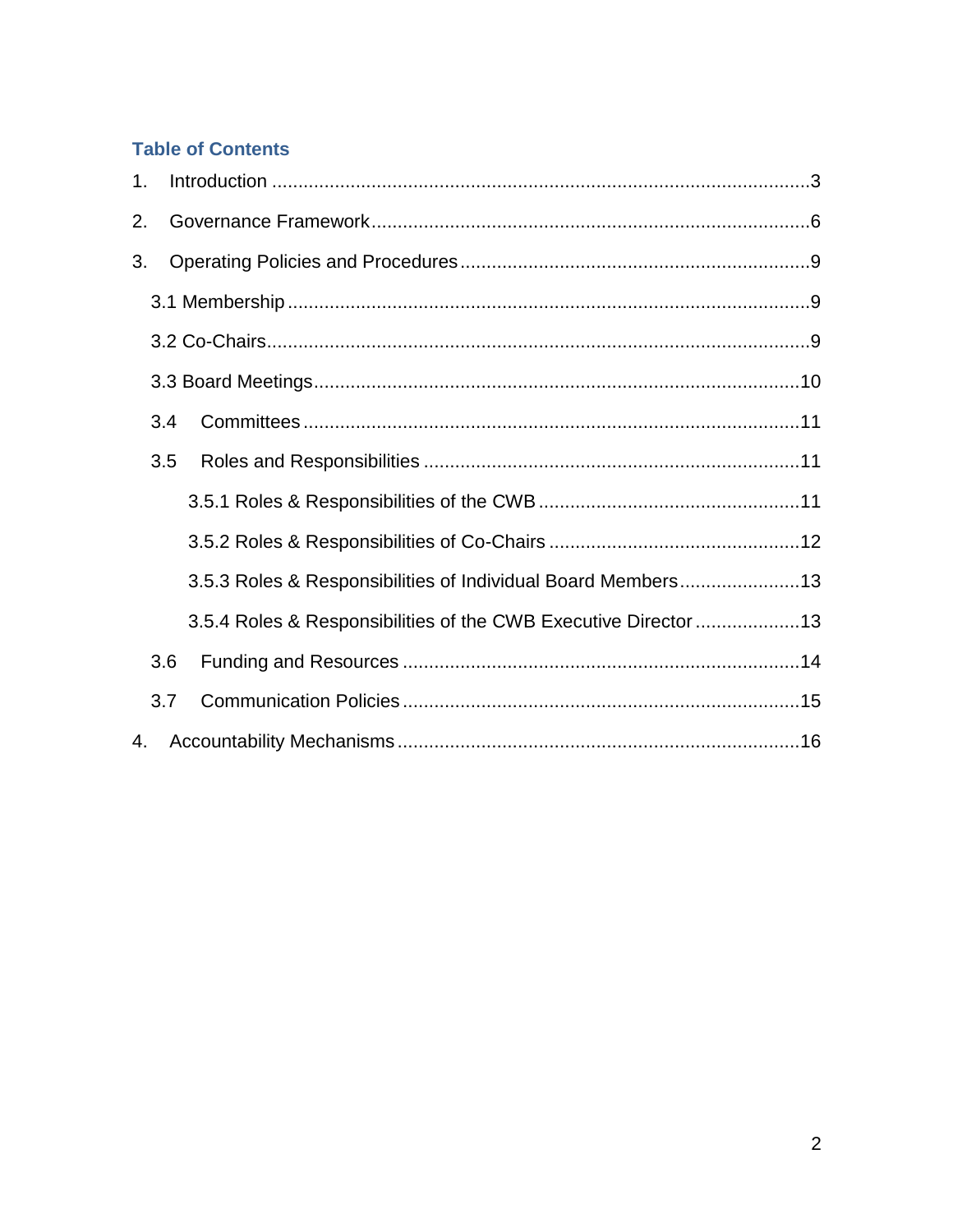# <span id="page-2-0"></span>**1. Introduction**

The Cowichan Watershed Board draws its strength from its foundational governance model, with Cowichan Tribes and Cowichan Valley Regional District (CVRD) participating as equal partners and Co-Chairs steering the Board. Their partnership to advance whole-of-watershed health is also a deep commitment to moving down the path of reconciliation. The Cowichan watershed - a vital shared resource and foundation of local culture - provides a critical vehicle to work together for the health of all watershed residents now and into the future.

#### **1.1 Background**

In the Cowichan watershed, crisis management associated with summer drought lead to the development of the Cowichan Basin Water Management Plan (the Plan) in 2007. The Plan provides a framework for:

- learning more about the basin system and water issues;
- protecting the ecological function of the system;
- balancing water supply and use; and,
- building broad public understanding and support for the Plan.

The Plan was commissioned by the Cowichan Valley Regional District (CVRD), Cowichan Tribes, BC Ministry of Environment, Fisheries and Ocean Canada, Catalyst Paper, and the Pacific Salmon Commission who recognized that a more formal and proactive approach to water management was needed in the Basin in the face of continued population growth, climate change and the cumulative impacts of uncoordinated decision-making on the watershed in the past.

Goal Six of the Plan addressed the need to improve governance of Cowichan Basin water including how decisions about water are made and how the people making those decisions are held accountable for them. Specifically, the Plan proposed establishing and funding "a water management advisory council that represents basin-wide interests, maintains on-going dialogue among stakeholders, and builds trust and ownership among the participants and the public."

The Cowichan Watershed Board (CWB) was jointly established in 2010 by the Department of Fisheries and Oceans, Ministry of Environment, CVRD, and Cowichan Tribes with the support of the Living Rivers Trust Fund, and Catalyst Paper and is accountable to the government partners. It was created to guide the implementation of the Plan and its success is judged by how well progress is achieved in implementing the Plan and Plan related activities.

In order to assist with this work, the Board endorsed a set of "watershed targets" in July 2011. These are broadly scoped and plainly worded, with each target addressing several of the detailed actions in the Plan.

The original targets addressed: ensuring sustainable fish populations, clean water and adequate summer flows; protecting and preserving riparian and estuarine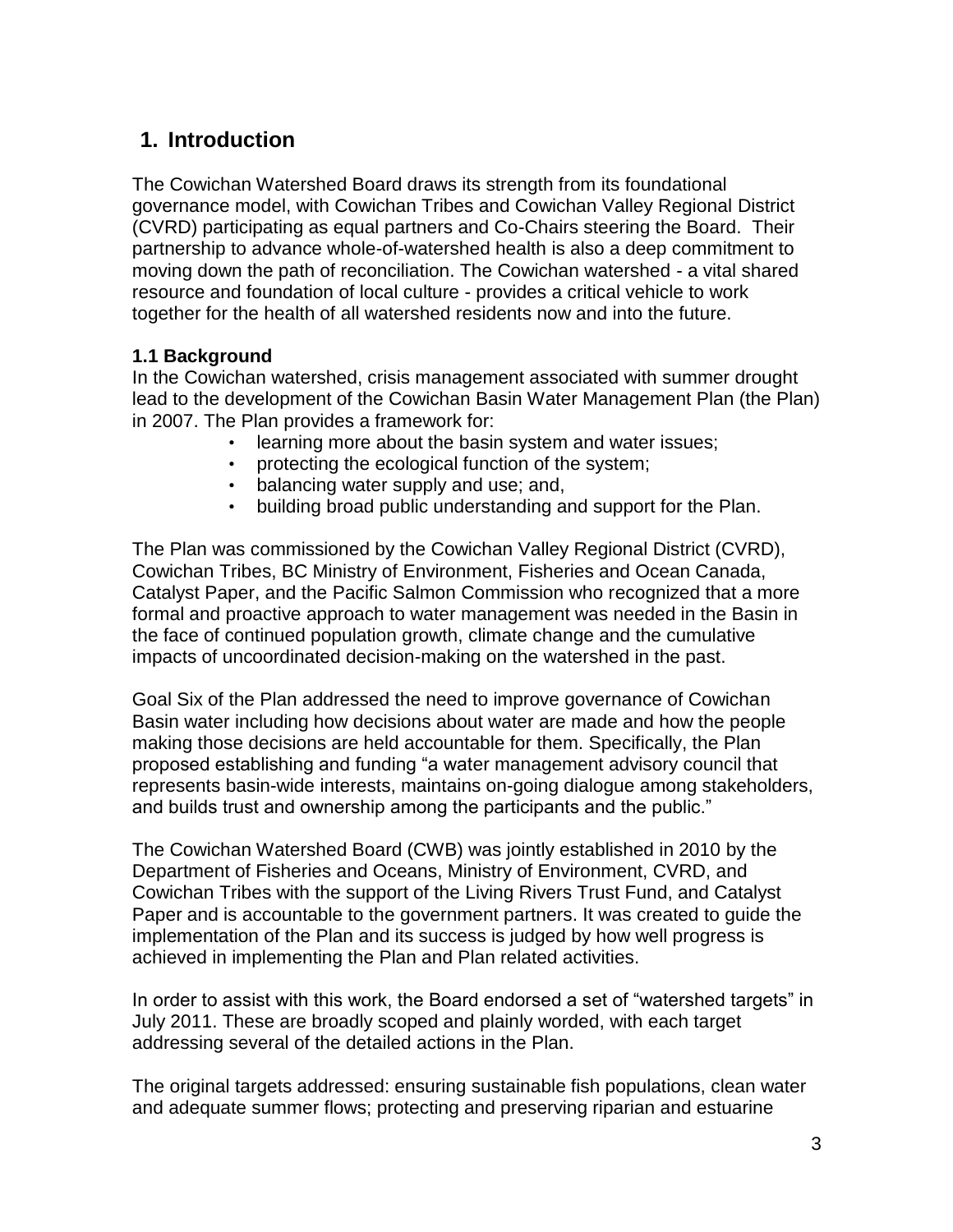habitats; conserving water and increasing local residents "watershed IQ".

The Plan's geographic scope does not include the Koksilah Sub-Basin but the subsequent work of the CWB has made it clear that the Plan cannot be achieved in isolation of the Koksilah watershed, which joins the Cowichan River system at the Estuary. The CWB has therefore moved to recognize the Koksilah watershed as part of the Cowichan watershed, and include it in the CWB's mandate.

#### **1.2 Collaborative Governance Model**

Effective water management in the Cowichan-Koksilah watershed had been hampered by the fact that legislative authority and responsibility for water and water resources is complex and spread among federal, provincial and local governments and agencies as well as unextinguished indigenous rights. Legal authority associated with water lies in many Crown statutes and Indigenous water laws. As a result, leadership and coordinated decision making among the many organizations responsible for water and related resources is central to the Cowichan Watershed Board's purpose and structure.

The CWB governance model presented here is intended to support collaborative, local decision making at the regional/watershed–scale within the existing institutional and legal water framework. As an advisory entity, the CWB's role includes actively working with decision makers, and encouraging them to base their water management decisions on the Board's recommendations.

The CWB currently does not hold any statutory decision-making powers. It is anticipated that the CWB model may evolve to accept some form of delegated authority to make some local water management decisions. Formal delegation of decision making authority would be required and the governance model would be reviewed at that time to consider whether any changes are needed.

This governance manual is a living document that outlines the Board's governance framework and operating policies and procedures.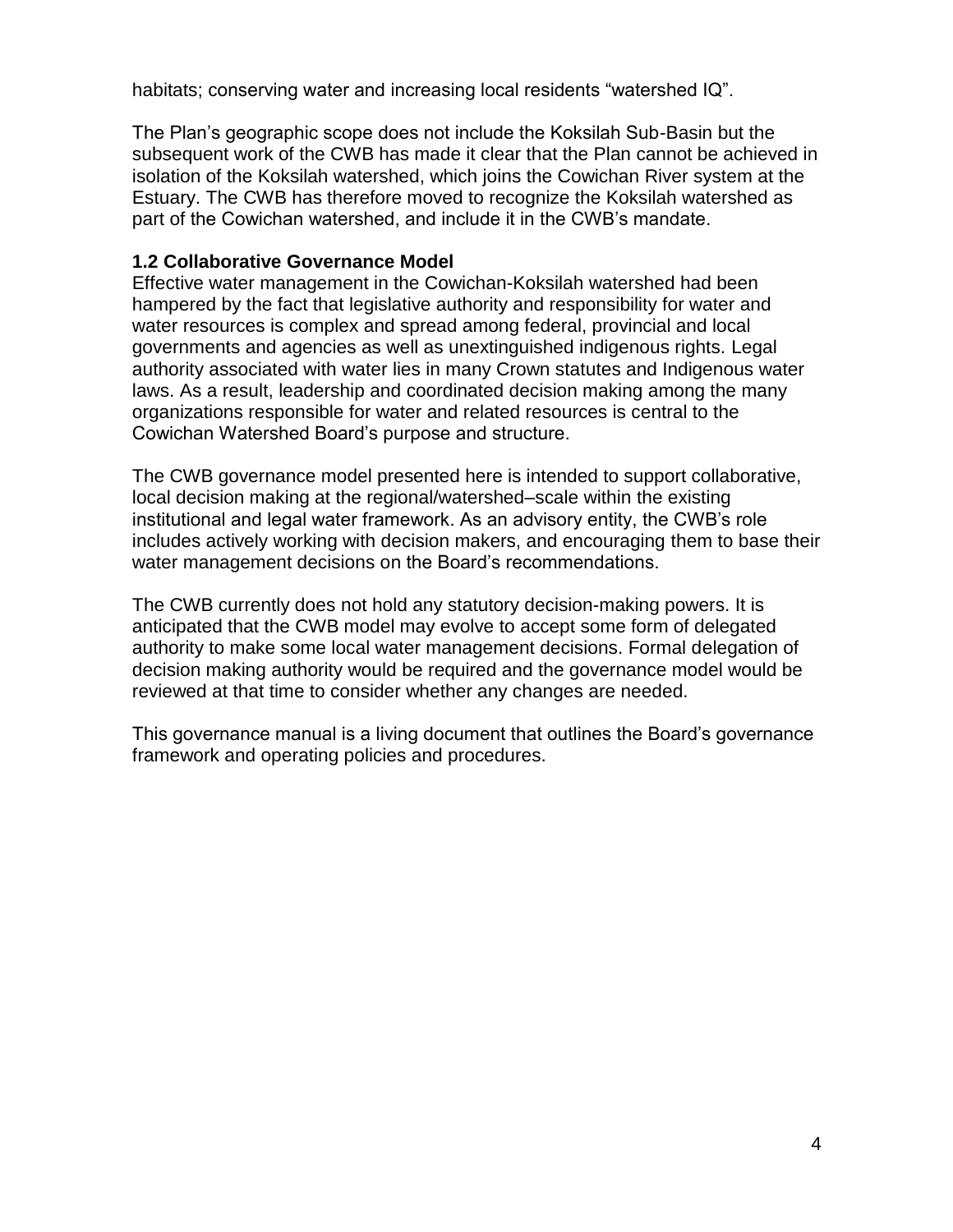## **Recognition of Cowichan Tribes' Statement on Inherent Rights**

Quw'utsun mustmuhw, ni' 'o' ni' tthusht'esulhkws 'itst 'u tun'atumuhw, 'i 'o' hwunst'e. Nilh 'o' thu-'it syuw'entst, tun ni' 'u kwthuhwun'amustimuhw 'iwutl'uts' 'i 'u tun'atumuhwtst. Ni' yuxtse'tumtthu Quw'utsun 'u tthu-itumuhw, qa', kw'atl'kwatthuni' spupin' 'u tthutumuhw, ttho' mukw' stem ni' hakwni' 'u tthustl'ulnuptst. Kwuthushtun-ni' 'iwststni' yuxtse'tum 'u ttho' mukw' stem ni' ha'kwkwssthuthi'skwshuli-s. O' nilhtthu Quw'utsun mustumuhw, nilemuxutunstum 'u tthuni' snuwuntewut 'u tthushtunaalhtun, tst. Uwutumtem-us 'i' ni' tsttsmem't 'aanlhkwskwun-etewut, hwayumtun'as'aalhstl'ulnup. Quw'utsun Mustimuhw, ha'kwushtst kw' stutul'na'mutsxetsul's kw' shtuhimstthustl'ulnuptst. Mukw' stem 'o' slhilukw'tul 'i' nilhni' shkw'akw'umstthusulsuli'tst.

Cowichan Peoples have existing inherent rights. Cowichan as the original Peoples of this territory within which the Cowichan Watershed is included continue the right and responsibility to make informed decisions to manage and organize based on our history and continued connections. As told through time by our ancestors; the lands, waters, seas, minerals, air and all elements interconnected within the territories provided for and can provide a good sustainable life for Cowichan Peoples. Cowichan has never given away this right and continues to govern and make decisions to support the well- being and sustainability of our Peoples and territories.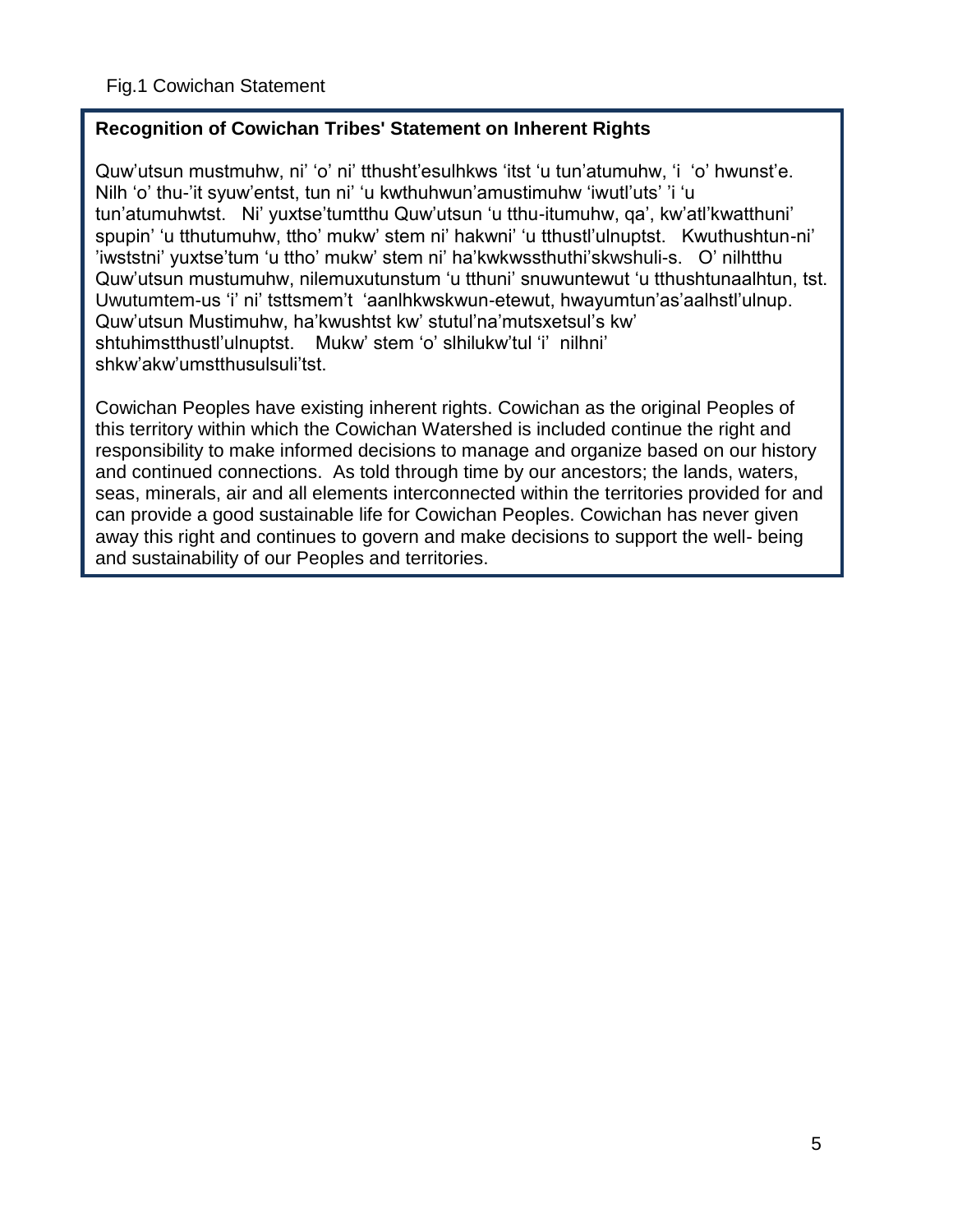# <span id="page-5-0"></span>**2. Governance Framework**

## **2.1 Purpose**

The purpose of the CWB is to serve as a formal entity to improve collaborative management and decision-making to protect and enhance the health of the whole of the Cowichan and Koksilah watersheds (collectively referred to as the Cowichan Watershed). This includes helping to guide the implementation of the Cowichan Basin Water Management Plan (the Plan) and the associated Targets (the Targets) adopted by the CWB.

## **2.2 Mandate & Authority**

The CWB's mandate is to provide leadership for sustainable water management to protect and enhance ecosystem health in the Cowichan Watershed guided by the Cowichan teaching: *Muks 'uw'slhilhukw'tul – We are all inter-connected*.

Working in collaboration with Cowichan Tribes, CVRD, and the Provincial and Federal Governments, the Board shall promote wise water management practices throughout the watershed by:

- advocating for the well-being of the watershed;
- guiding and coordinating the implementation of the Plan;
- providing timely, balanced and thoughtful advice to senior and local government authorities including First Nations;
- securing stable funding sources to support water management activities,
- engaging local stakeholders in water management decisions;
- involvement in data-gathering and monitoring the health of the watershed,
- providing and accessing specialized expertise and knowledge for sustainable water management in the Cowichan watershed; and,
- developing public outreach and extension tools to enhance watershed thinking and to increase residents' understanding of water science, stewardship and management activities.

The Board recognizes that various levels of government exert authority to make management decisions within the Cowichan Watershed including Cowichan Tribes, CVRD, the Province and the Federal Government. The CWB operates within the context of the interplay of these jurisdictions, as shown in the Organizational Structure Diagram (Fig.2).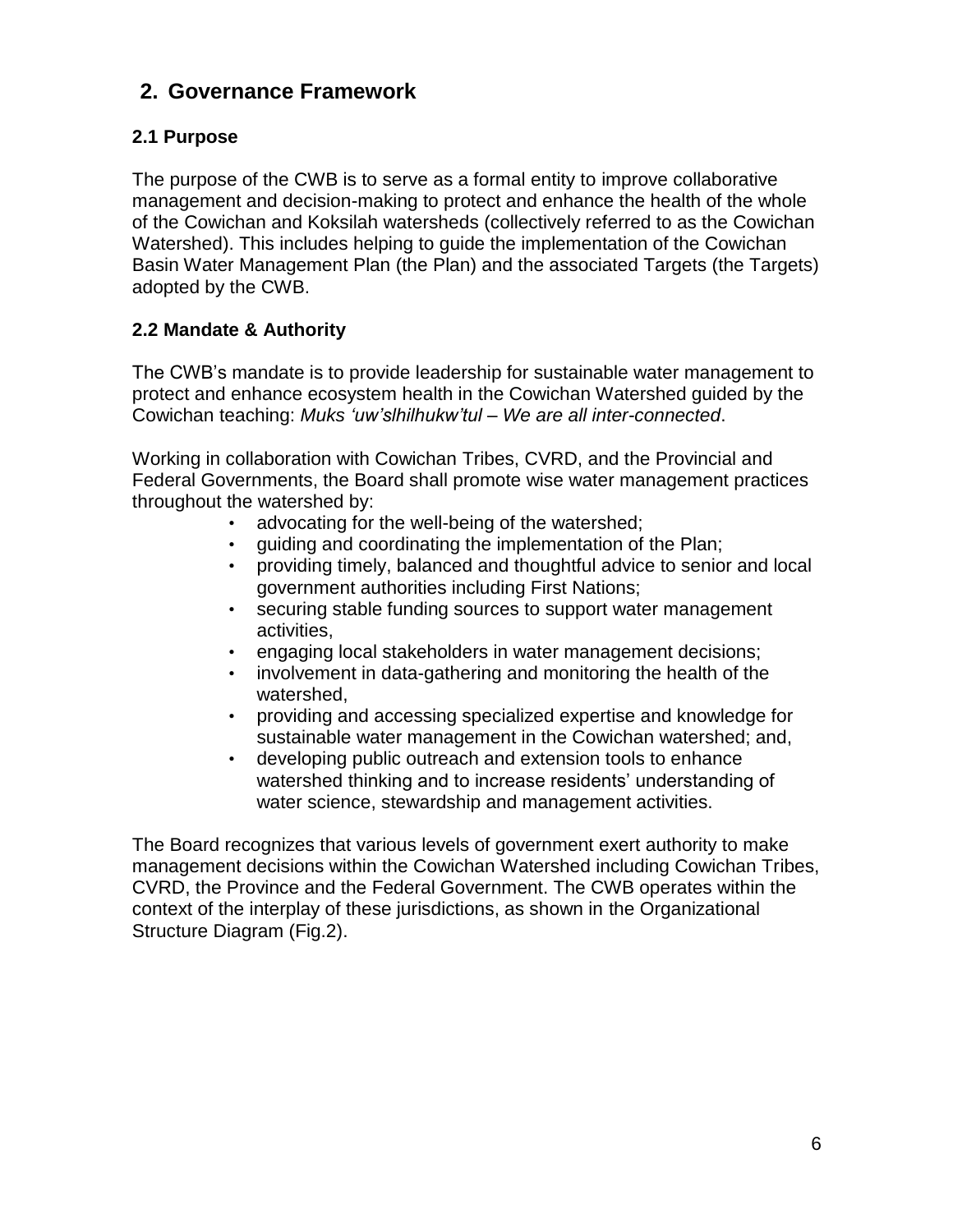## Fig.2. Organizational Structure Diagram

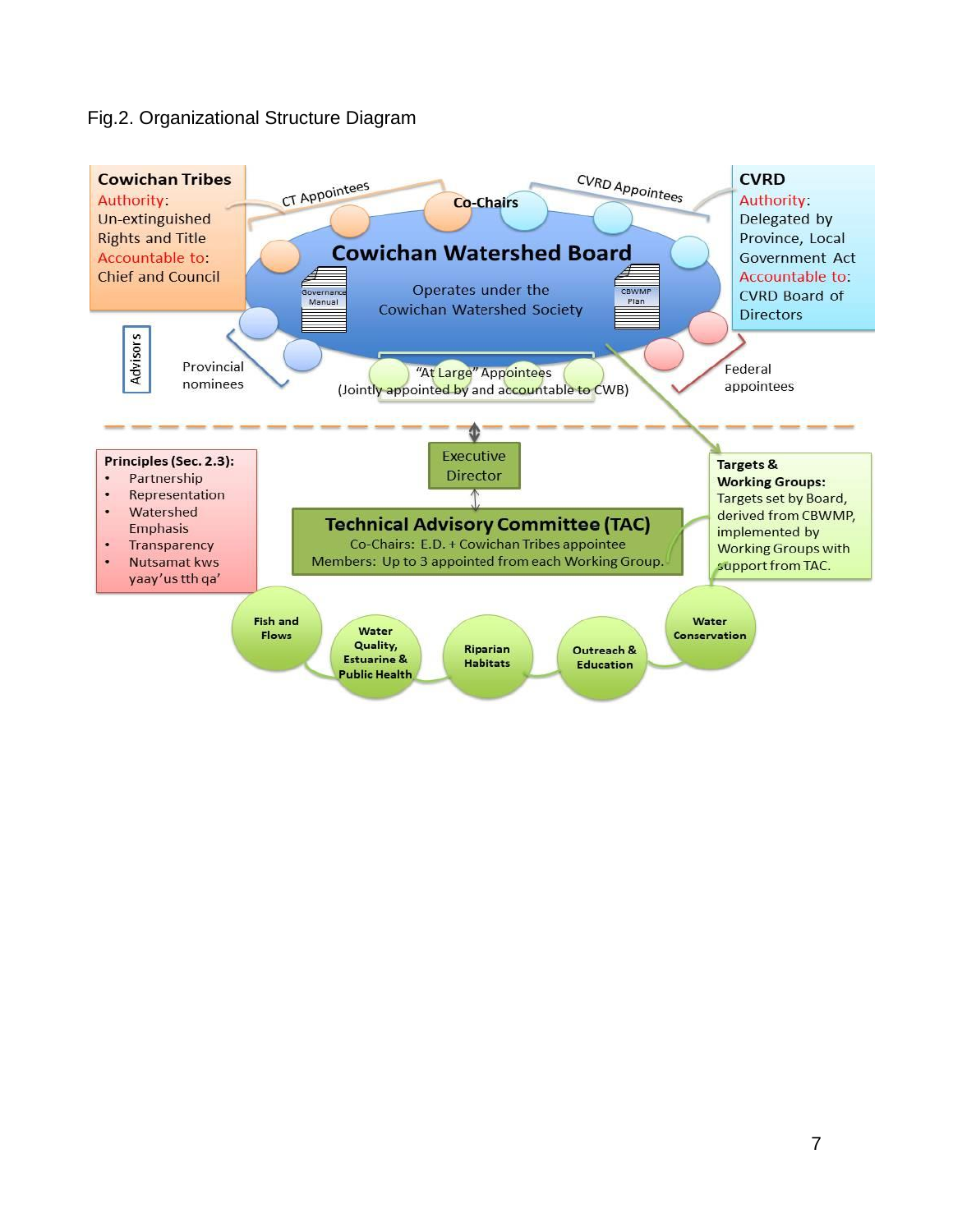## **2.3 Principles**

The CWB is committed to the following Principles ("the Principles"):

- *Partnership*: The Board is built on a collaborative partnership among Cowichan Tribes and the CVRD (the partners) and seeks to engage and bridge the interests of governments, regulatory agencies, local water stakeholders and citizens.
- *Representation:* The Board members are appointed to serve the best interests of Cowichan Basin citizens and the region as a whole in a manner that is consistent with federal and provincial interests that support sound watershed management. Members selected are, to the greatest extent possible, local community leaders and/or known water management champions-related experts.
- *Watershed Emphasis:* The CWB's priorities and activities are guided by a vision for the watershed as a whole that is based on ecological sustainability and "whole of watershed" thinking. "
- *Transparency:* To the greatest extent possible, the actions and decisions of the CWB will be transparent and open.
- *Nutsamatkwsyaay'ustthqa':* We come together as a whole to work together to be stronger as partners for the watershed. This is an ancient Cowichan Tribes principle. Orientation in the application of the principle will be provided by the Co-Chairs. ("Nutsamat")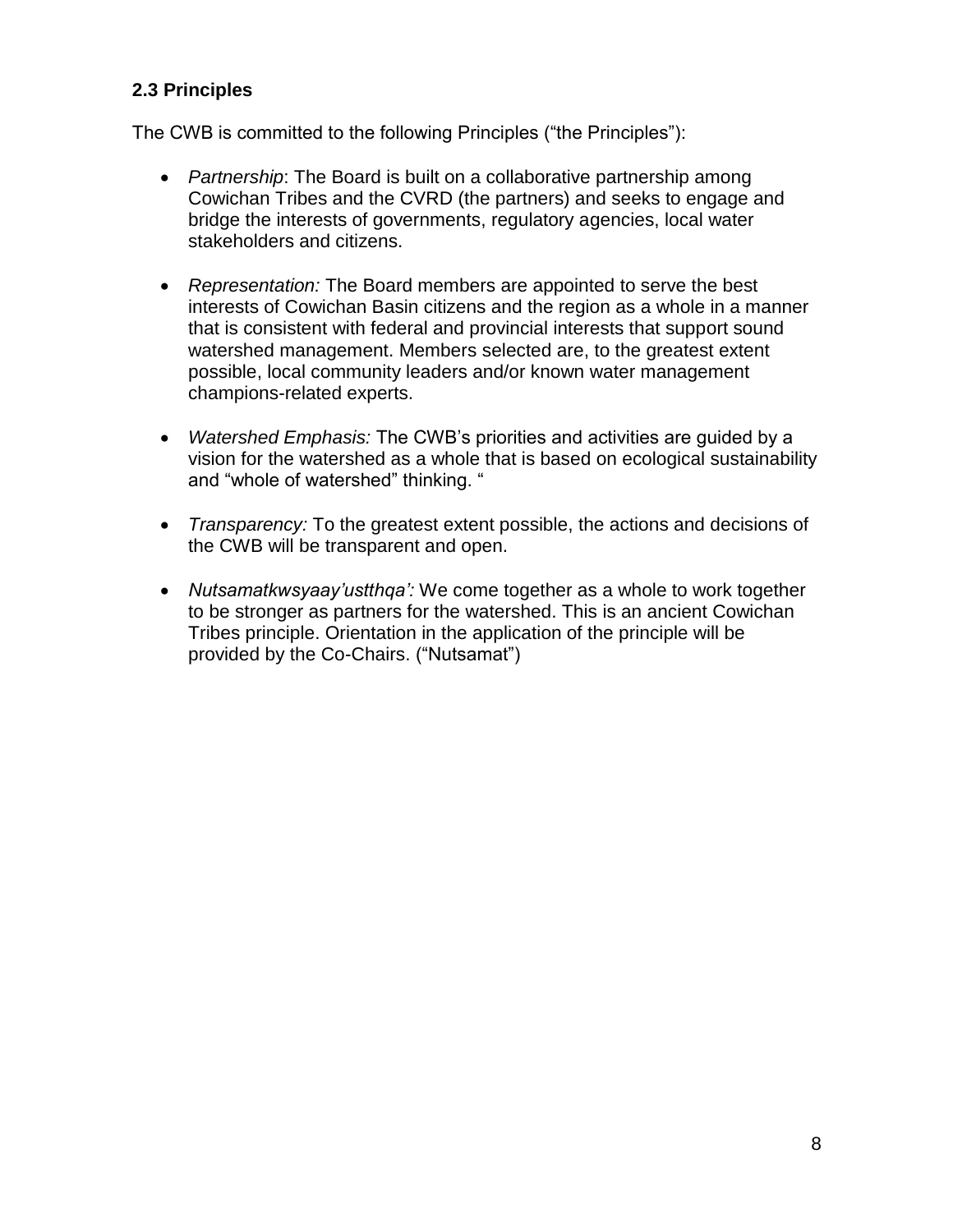# <span id="page-8-0"></span>**3. Operating Policies and Procedures**

## <span id="page-8-1"></span>**3.1 Membership**

### **3.1.1 Appointment**

The Board is up to 14 members who will be appointed by the government partners as follows:

- The CVRD will appoint three members from the CVRD Board including one member who will serve as Co-Chair of the Board.
- Cowichan Tribes will appoint three members from among the chief and councilors of Cowichan Tribes, including one member who will serve as Co-Chair of the Board.
- One or two members may be recommended by the federal government.
- One or two members may be recommended by the provincial government.
- The CVRD and Cowichan Tribes will jointly appoint up to six members-at-large from the community to provide specific local watershed knowledge. The at-large appointments will take public representation into account such that at least half of the Board members are publicly elected representatives of CVRD, Cowichan Tribes, or local municipalities.

The appointment process will establish the accountability of each member. Elected members are accountable to their elected councils. See the Organizational Structure Diagram (Fig.2).

A member may be removed if the Co-Chairs and a majority of the other members believe such action is in the best interest of Board's deliberations and effectiveness.

## **3.1.2 Terms**

Terms of elected officials will be commensurate with their respective terms of office. Other members will serve for two years. All members may be reappointed for subsequent terms. If a member resigns before the full term the appropriate government partner(s) will nominate a successor to complete the term.

## <span id="page-8-2"></span>**3.2 Co-Chairs**

The Co-Chairs will be a CVRD Director and Cowichan Tribes' Chief/Councilor selected jointly by the CVRD and Cowichan Tribes.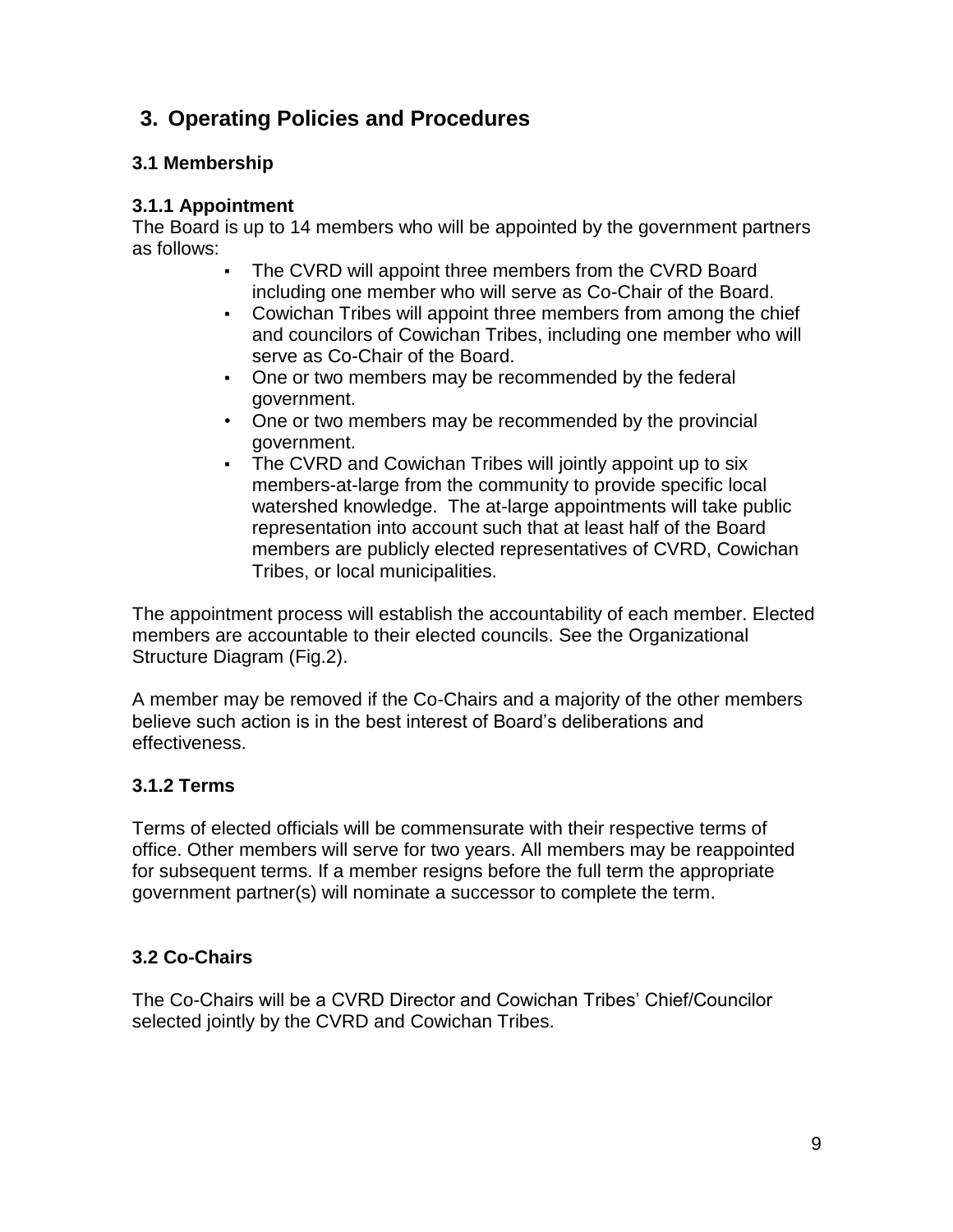## <span id="page-9-0"></span>**3.3 Board Meetings**

- The CWB may establish its own procedures by consensus of the members.
- Regular meeting dates will be established at the first meeting of each calendar year. Other meeting dates will be determined at a minimum of every two months and at the call of the Co-Chairs.
- Members who are unable to attend a meeting can provide their written input to the Co-Chairs and/or coordinator prior to a given meeting. If required members will be given the opportunity to join meetings via teleconference.
- Meetings are open to the public except when the CWB closes the meeting for reasons given in Section 90 of the Community Charter, which include discussions involving personnel, land or legal matters that require confidentiality.
- Public notification of meetings will be provided in advance of regularly scheduled meetings.
- All agendas will include an opportunity for brief public comment: a) at the beginning of meetings for items on that agenda and b) at the conclusion of meetings on "Other" topics relevant to the mandate of the Board. Members of the public are also welcome to raise their hand to request to speak to an item during a meeting at the discretion of the Co-Chairs.
- A Co-Chair may extend invitations to resource people or community representatives to attend meetings where their input would be of benefit.
- Members who are not covered by their employers or organizations for travel expenses are entitled to claim expenses for travel to and from the meetings at rates consistent with "industry standards" for local/regional government officials.

## **3.3.1 Quorum**

A quorum exists when over 50% of the board members are present.

#### **3.3.2 Minutes**

Minutes of Board meetings will be prepared by the Executive Director, reviewed and approved by the Board and made available publicly.

#### **3.3.3 Decision-making**

The Board will use "general consensus" decision making to move forward efficiently in meetings. In consensus, the whole group examines the problem, discusses possible solutions and then works together to develop a solution which everyone can support. A motion, a second, and, as required, discussion will take place before calls for a response on the motion.

In keeping with the Principle of Nutsamat (Section 2.3) and the Ground Rules for Members (Attachment 1) the Co-chairs and members will make their best effort to achieve full consensus at all times, with guidance drawn from the purpose, mandate and principles of the organization (Section 2).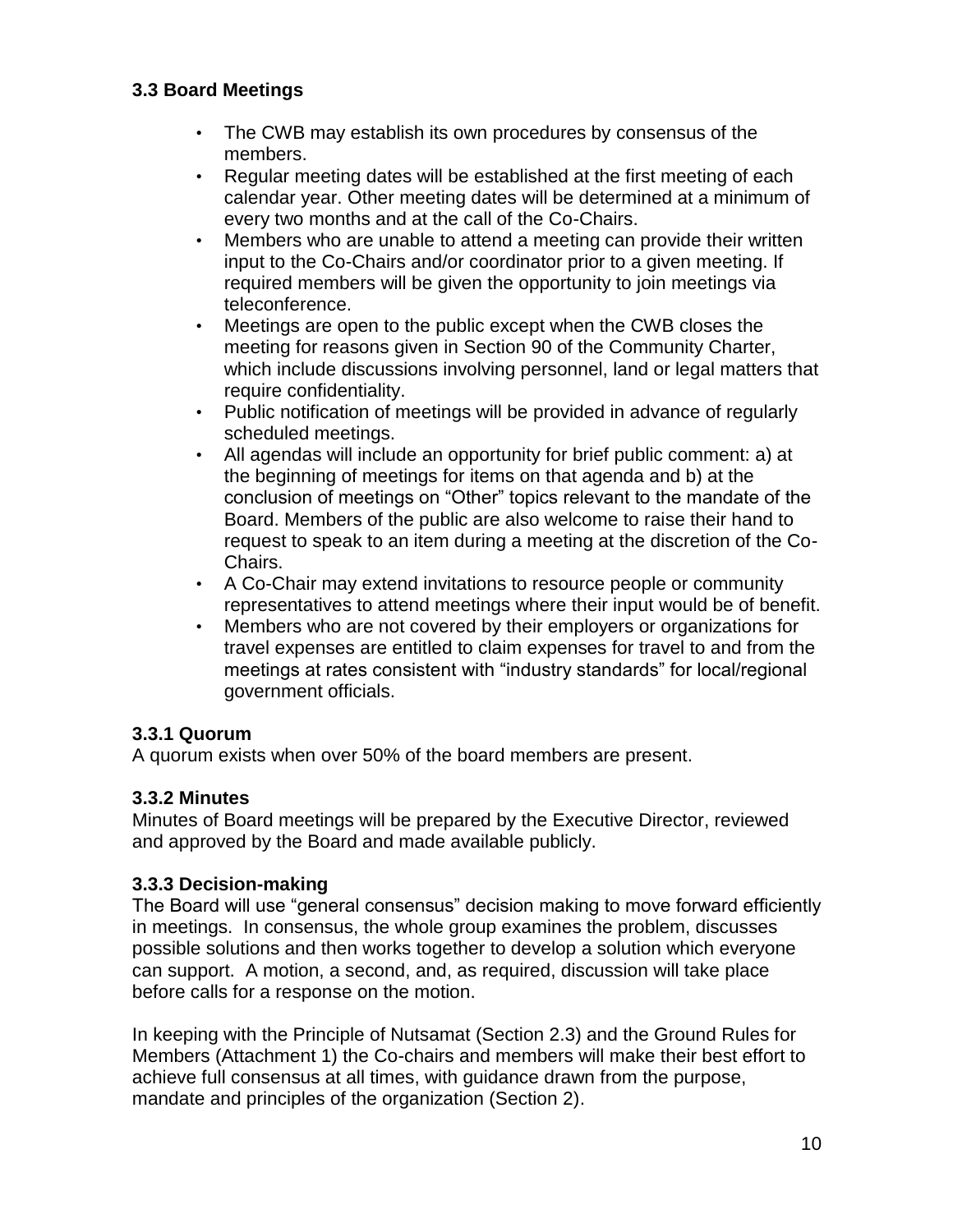If full consensus is not reached, the co-Chairs will defer the matter for further discussion: a) at the following meeting; b) if a timely decision is required, to later in that same meeting or; c) the next available opportunity. Efforts will be made in the interim to discuss, review and revise the motion as appropriate to reach a solution that all members can support.

If members disagree with a motion, but wish to support the group to move forward, they may "stand aside" and allow consensus to proceed. In this case, the minutes will record the number of people who stood aside but mark the motion as "carried" by consensus.

If any member disagrees with a motion and does not stand aside, then consensus is not reached. At this point, the co-Chair may close the consensus process and put the motion to a vote. In a vote, the motion passes if it has the support of all those present minus up to two members.

## <span id="page-10-0"></span>**3.4 Committees**

- The CWB may form sub-committees or working groups to assess and report on specific issues.
- Terms of reference will be established for each committee and the CWB will assess the performance of that committee against its terms of reference annually.
- All committees and working groups will work within the scope of the targets set by the CWB and derived from the goals and objectives of the Plan
- The CWB will seek technical advice from and will refer research and restoration decisions to a Cowichan Watershed Technical Advisory Committee comprised of knowledgeable individuals representing the Working Groups and partner organizations.

## <span id="page-10-1"></span>**3.5 Roles and Responsibilities**

#### <span id="page-10-2"></span>**3.5.1 Roles & Responsibilities of the CWB**

- Advocating for the well-being of the watershed and policies and decisions that reflect watershed thinking and positive outcomes for the watershed;
- Adhering to the Principles and carrying out the responsibilities set out in this governance manual;
- Developing and implementing a process for seeking input from basin residents on CWB activities and for reporting back on activities;
- Developing and implementing processes for members to report back to their respective organizations, including leadership, management and technical staff as appropriate, regarding CWB activities and recommendations;
- Reviewing and updating the Cowichan Basin Water Management Plan,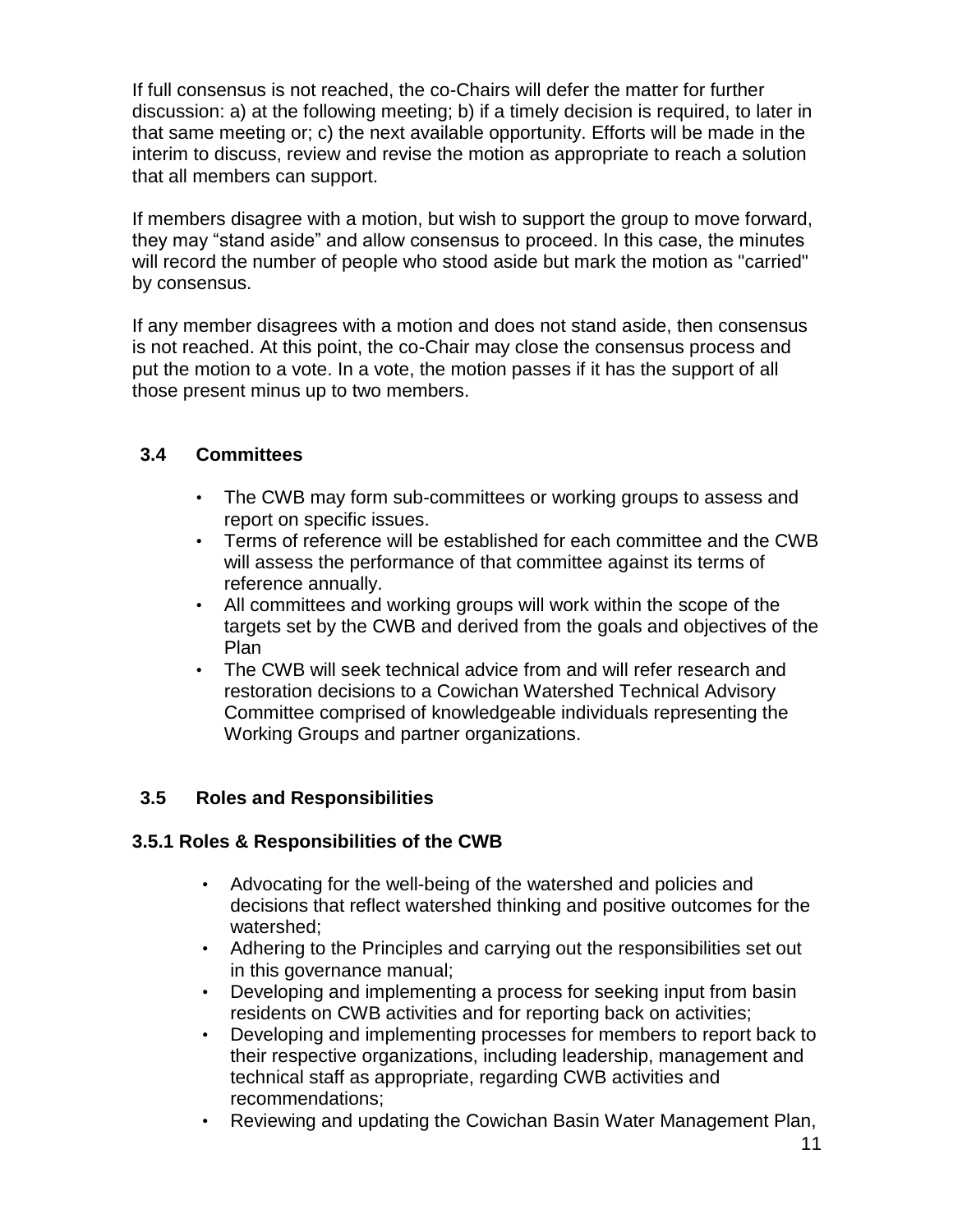or subsequent Cowichan watershed planning documents;

- Seeking input from the Technical Advisory Committee, Working Groups, and Core Partners as part of the annual business planning process;
- Preparing and distributing an Annual Report/Business Plan with financial reporting from Cowichan Watershed Society;
- Appointing, monitoring and evaluating the Executive Director; and,
- Regularly reviewing and revising policies and procedures to ensure that the CWB is effective.

## <span id="page-11-0"></span>**3.5.2 Roles & Responsibilities of Co-Chairs**

The Co-Chairs will work with the Executive Director to lead CWB in fulfilling its mandate. A Co-Chair has the responsibility to:

- Set agendas, call and preside over meetings to:
	- o ensure that the CWB follows its adopted Principles and Procedures;
	- $\circ$  ensure that priorities are addressed, the best possible information is brought to the table, all issues are thoroughly discussed and views fairly heard and represented, and the spirit and intent of consensus decision making is honoured;
	- o influence the course of meetings as necessary to meet the agenda;
- Provide leadership to the CWB and assist it in reviewing and monitoring implementation of its strategies and policies;
- Build consensus, foster effectiveness and develop teamwork within the CWB;
- Coordinate CWB communications and activities and act as spokespersons for the Board;
- Liaise with and establish positive relationships with the senior government partners, funding partners and others;
- Consult with CWB members and address any issues that arise relating to Board's governance and operating policies;
- Based on consultation with Board members appoint special advisors to provide specialized expertise and advice to the Board as required;
- Ensure the evaluation of the Executive Director takes place in a timely manner;
- Ensure the other Co-Chair is kept informed of current and pending CWB issues;
- Provide guidance and support to Board member representatives regarding their authority and responsibility to the CWB and effective resolution of perceived conflicts of interest, and;
- Provide guidance on CWB principles. Arrange orientation to Nutsamat when appropriate under the guidance of Cowichan Tribes.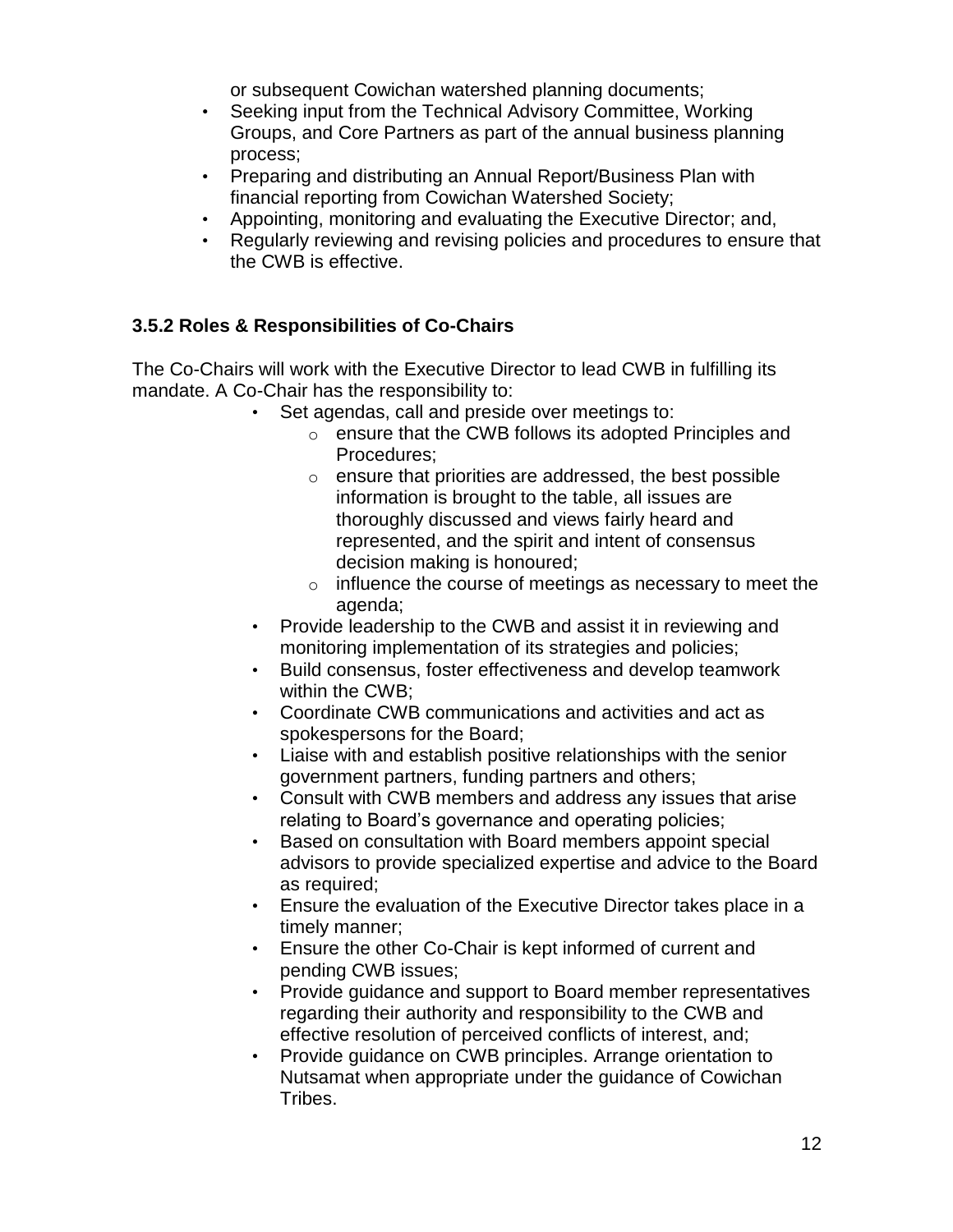## <span id="page-12-0"></span>**3.5.3 Roles & Responsibilities of Individual Board Members**

In addition to the Roles and Responsibilities outlined above (3.6.1 and 3.6.2), members are responsible to:

- Respect the Ground Rules for Members (below);
- Work to maintain communication between the CWB and the organization or constituency the member represents, and;
- Follow the guidance of the member's appointing organization regarding avoiding any conflicts with the roles and responsibilities of that organization.

## <span id="page-12-1"></span>**3.5.4 Roles & Responsibilities of the CWB Executive Director**

The role of the Executive Director is to provide leadership and administrative and technical support for the Board. The Executive Director reports directly to the Co-Chairs and with the Co-Chairs is the primary spokesperson for the Board. The CWB members have full access to the Executive Director.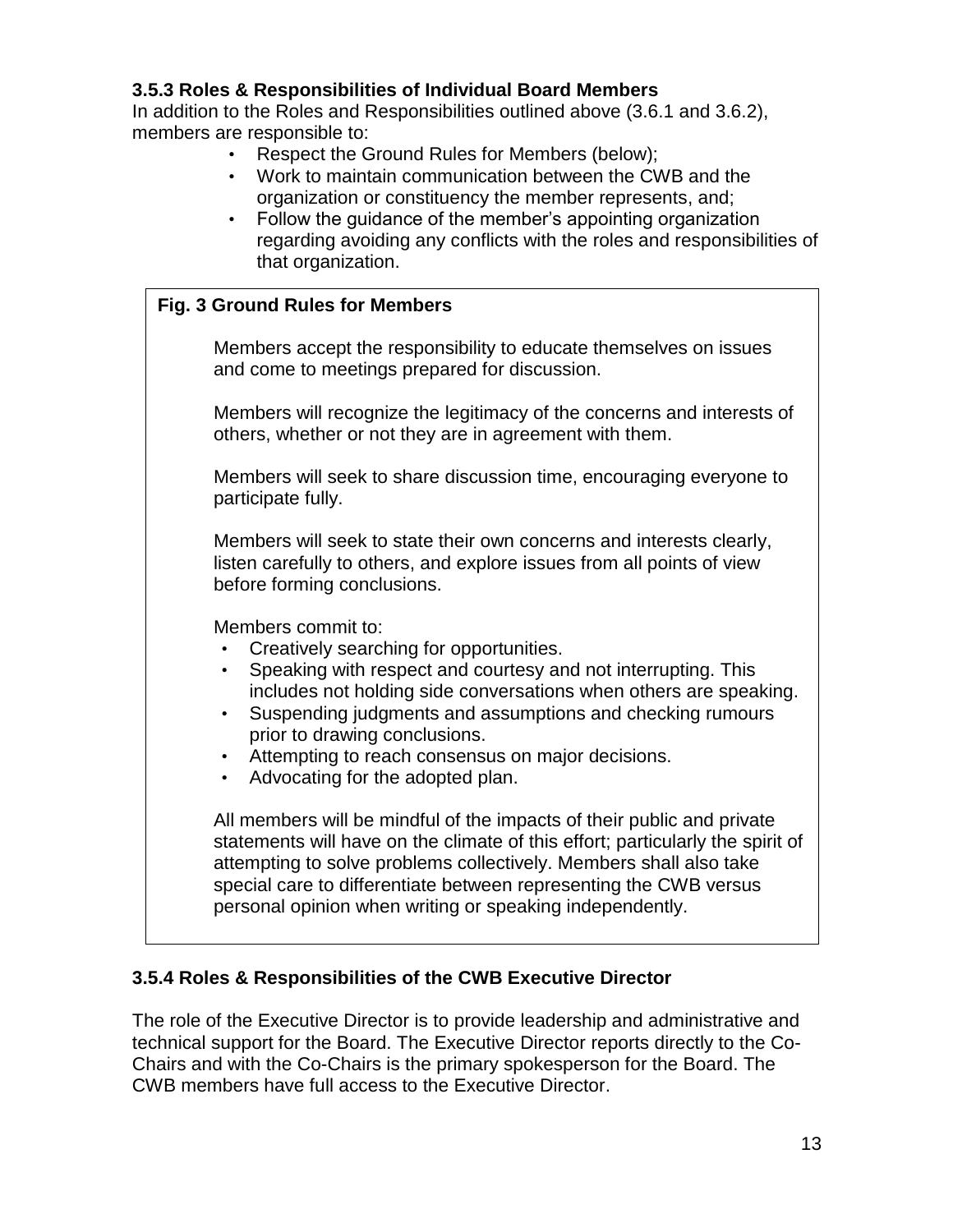Specific responsibilities include:

- Implement code of conduct, dispute resolution and communication protocols to guide Board members in their deliberations and decisionmaking;
- Prepare and coordinate CWB meeting agendas, backgrounders, briefing notes, minutes, press releases, and responses to public inquiries about the Board's mandate and business outcomes;
- Provide administrative and technical support to the Co-Chairs and Board on emerging water management issues and programs/actions pursuant to recommendations of the Plan;
- Ensure sound fiscal management;
- Liaise/consult with governments' elected officials and staff, NGO's and individual citizens on water-related issues, particularly those identified as priorities by the CWB and its member organizations;
- Hiring, supervising and evaluating employees, and recommend payment of fees/expenses;
- Develop RFP's, terms of reference, award and manage contracts for specific tasks approved by the Board;
- Prepare progress reports and prepare/oversee production of the CWB's Annual Report and Business Plan for public distribution, summarizing the CWB's achievements towards its primary goals and objectives as well as funding reports (See Sec. 4.2);
- Ensure reporting and accountability mechanisms are aligned with partners' organizational needs and required internal accountability measures, legal requirements and expectations;
- Coordinate and/or attend media interviews related to major water issues before the Board; prepare media advisories/backgrounders; lead development of a public education strategy in cooperation with the Board and communications consultants;
- Implement a training and orientation process for existing and new Board Members regarding this Governance Manual and the Board's priority targets, strategies and Business Plan, and;
- Provide technical letters or advice to decision-makers on behalf of the Board.

## <span id="page-13-0"></span>**3.6 Funding and Resources**

- Fundraising and financial administration for the Board is provided by the Cowichan Watershed Society, a registered BC non-profit society (#S0061620).
- Annual funding for core operations of the CWB are provided by the partners Cowichan Valley Regional District and Cowichan Tribes through funding agreements with the Cowichan Watershed Society
- Additional funds for specific projects of the Board are raised and administered by the Cowichan Watershed Society
- In-kind support such as meeting rooms and expertise are provided by the partners and other supporting organizations.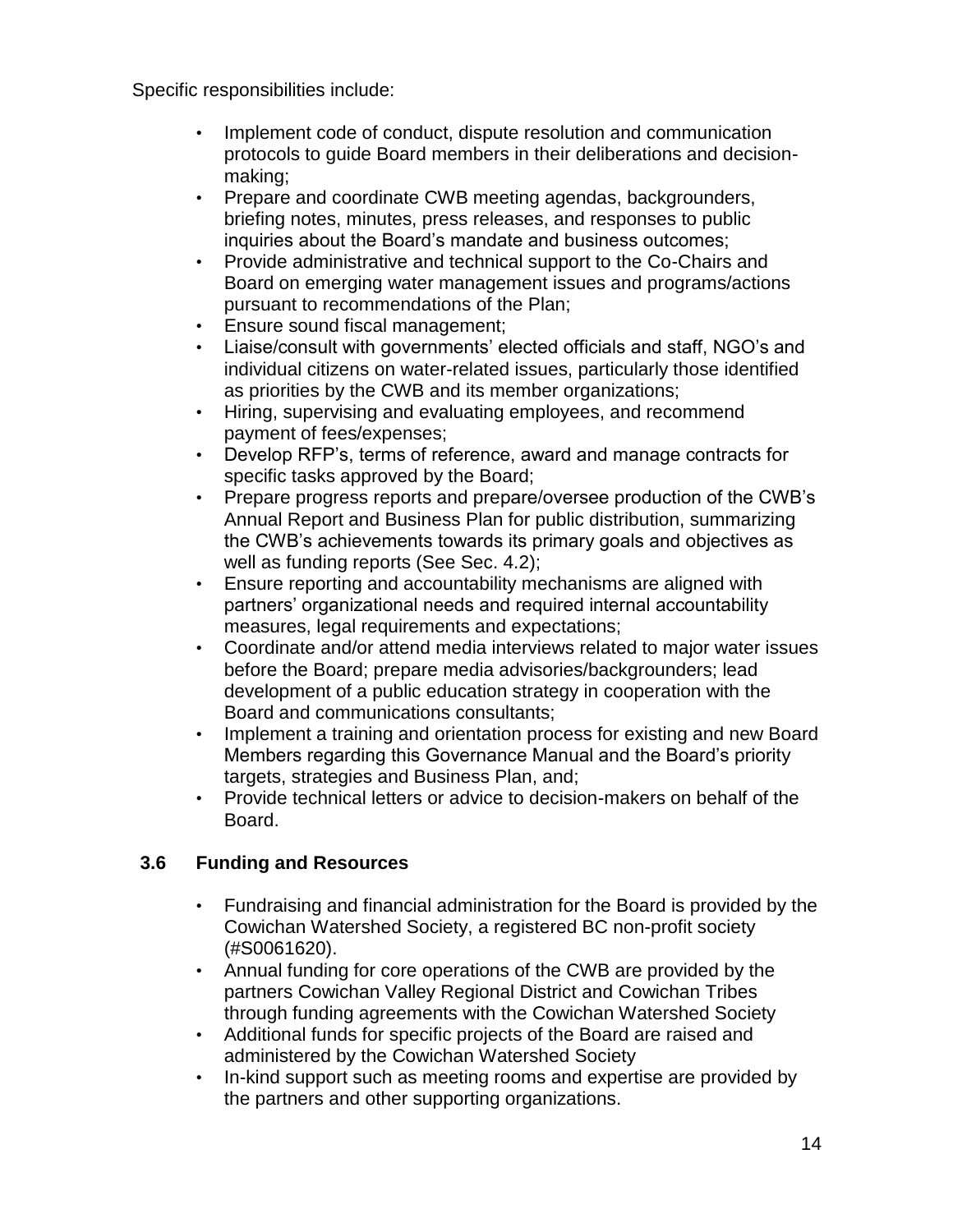## <span id="page-14-0"></span>**3.7 Communication Policies**

- The Executive Director, on behalf of the CWB, may prepare and submit briefing notes, position papers, letters or verbal presentations to various levels of government reflecting the Board's decisions and recommendations.
- CWB will communicate with the public in the following manner:
	- o It will provide its decisions and recommendations directly to government elected officials and/or agency staff, at which time they will become public unless involving personnel, land or legal matters;
	- o The Co-Chairs may speak publicly about CWB's business on behalf of the members;
	- o The Co-Chairs may designate the Executive Director or another member of CWB to speak on the Board's behalf;
	- o Individual CWB members will not speak to the public on behalf of Board unless so designated, and;
	- o CWB members must clarify they are not speaking for Board if they speak publicly on behalf of their organizations on a Boardrelated matter.
- Media releases, interviews, web-postings and other outreach materials produced by the CWB must be approved by one of the Co-Chairs in advance as determined by procedures agreed upon by the Co-Chairs.
- A Communications Plan will be included and updated within the Business Plan.
- All members will be mindful of the impacts of their public and private statements will have on the climate of this effort; particularly the spirit of attempting to solve problems collectively. Members shall also take special care to differentiate between representing the CWB versus personal opinion when writing or speaking independently.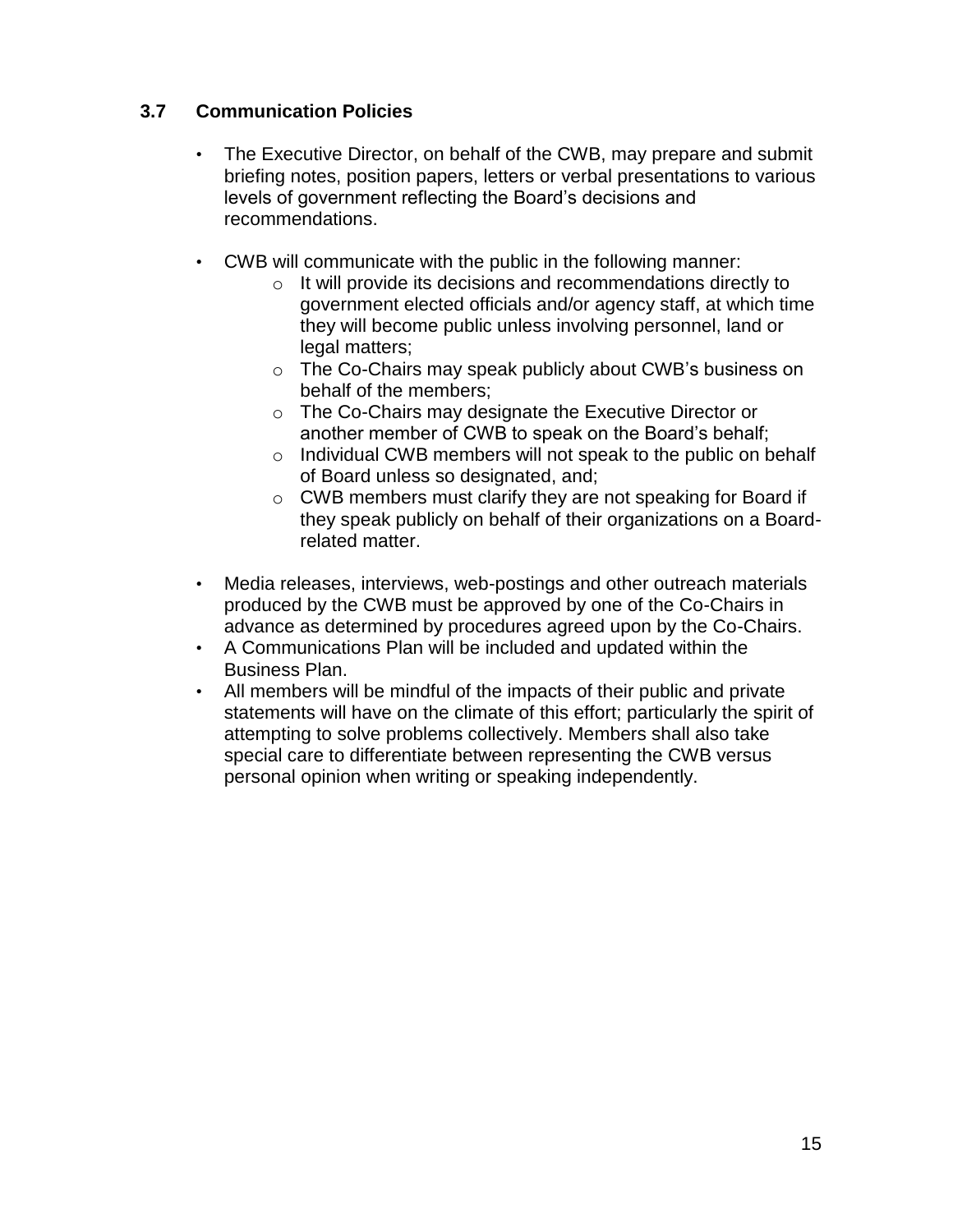# <span id="page-15-0"></span>**4. Accountability Mechanisms**

The Board is guided by its mandate and evaluates its success by how well it serves the whole of the Cowichan watershed, its citizens and the CWB partners in regard to that mandate. The ways the Board seeks to do that are outlined throughout this manual, particularly under Roles and Responsibilities (Sec. 3.5).

In addition, the following specific mechanisms help the partners and the public measure how well the CWB is meeting its mandate.

## **4.1 Transparency**

Transparency is an essential element of accountability and one of the five core principals of the Board. As such:

- Board meetings are open to the public and held on a regular schedule to encourage public attendance.
- Board agendas, minutes and presentations are posted on the website
- Staff contact information is provided on the website for any questions, and these are answered promptly.
- Efforts are made to inform the public about the activities of the Board and concerns about the health of the watershed through media and social media.
- The Board actively engages in public outreach, engagement and education, as described in the Communications Plan, and reports on these activities through the Annual Plan.

## **4.2 Reporting and Evaluation**

- An Annual Report will be prepared every March including:
	- The Board's purpose and core principles;
	- Message from the Co-Chairs:
	- $\circ$  Year in Review summary of activities, progress and challenges for each of the program areas, including communications;
	- Financial summary and detailed financial statement from the previous fiscal year, and;
	- $\circ$  List of directors and committee members for the previous fiscal year.
- A Business Plan will be updated every March including:
	- Overview The Board's overall 5 year strategic direction;
	- Annual Plan operational plan for the coming year, including objectives, activities and timelines;
	- Budget five year budget including projections, and;
	- $\circ$  Progress Evaluation a running checklist of the achievements to date relative to the goals, objectives and actions in the Cowichan Basin Water Management Plan and associated CWB targets, as well as other projects included in the strategic direction.
- The above reports will be submitted to the Board, to Cowichan Tribes Chief and Council and to the CVRD Board of Directors by the Cowichan Watershed Society, providing a basis for the Board members and the partners to evaluate the Board's performance, whether deliverables were